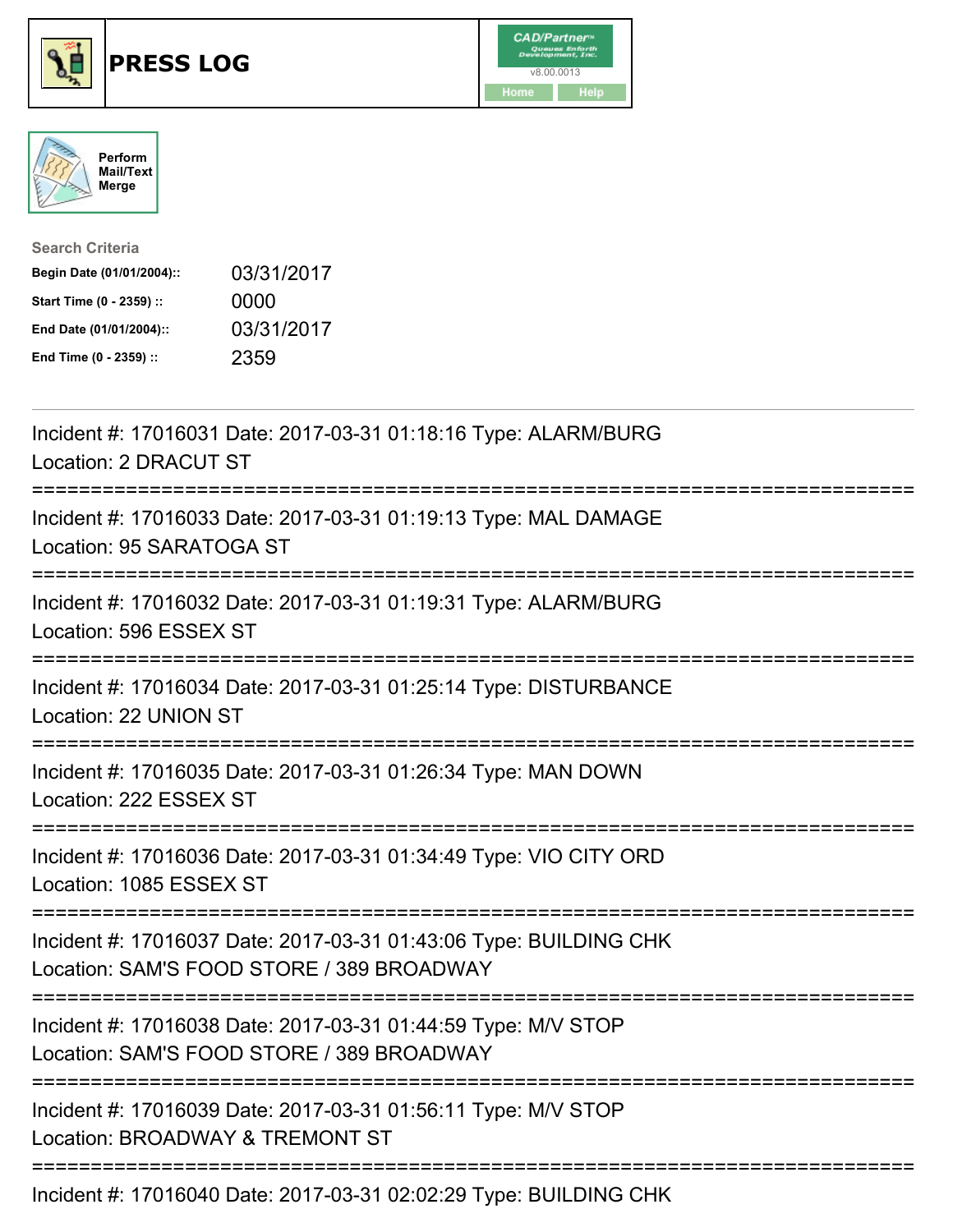| Location: 163 LAWRENCE ST                                                                                                                     |
|-----------------------------------------------------------------------------------------------------------------------------------------------|
| Incident #: 17016041 Date: 2017-03-31 02:03:21 Type: FIGHT<br>Location: 22 UNION ST                                                           |
| Incident #: 17016042 Date: 2017-03-31 02:08:44 Type: M/V STOP<br>Location: 38 CROSS ST                                                        |
| Incident #: 17016043 Date: 2017-03-31 02:11:36 Type: M/V STOP<br>Location: BROADWAY & CANAL ST<br>==============================              |
| Incident #: 17016044 Date: 2017-03-31 02:17:18 Type: AUTO ACC/NO PI<br>Location: TOW / 42 WASHINGTON ST                                       |
| Incident #: 17016045 Date: 2017-03-31 02:21:10 Type: BUILDING CHK<br>Location: HAFFNERS GAS STATION / 469 HAVERHILL ST<br>------------------- |
| Incident #: 17016047 Date: 2017-03-31 02:22:33 Type: M/V STOP<br>Location: BRADFORD ST & BROADWAY                                             |
| Incident #: 17016046 Date: 2017-03-31 02:22:38 Type: BUILDING CHK<br>Location: 473 HAVERHILL ST                                               |
| =====================<br>-----------<br>Incident #: 17016048 Date: 2017-03-31 02:24:03 Type: M/V STOP<br>Location: 473 HAVERHILL ST           |
| Incident #: 17016049 Date: 2017-03-31 02:24:30 Type: M/V STOP<br>Location: TACO BELL / DURSO AV & WINTHROP AV                                 |
| Incident #: 17016050 Date: 2017-03-31 02:27:42 Type: BUILDING CHK<br>Location: DUNKIN DONUTS / ANDOVER ST & TEWKSBURY ST                      |
| Incident #: 17016051 Date: 2017-03-31 02:31:06 Type: M/V STOP<br>Location: TOW / E HAVERHILL ST & PROSPECT ST                                 |
| Incident #: 17016052 Date: 2017-03-31 02:33:53 Type: BUILDING CHK<br>Location: 703 HAVERHILL ST                                               |
| Incident #: 17016053 Date: 2017-03-31 02:36:21 Type: M/V STOP<br>Location: DURHAM ST & S BROADWAY                                             |
| Incident #: 17016054 Date: 2017-03-31 02:36:38 Type: M/V STOP                                                                                 |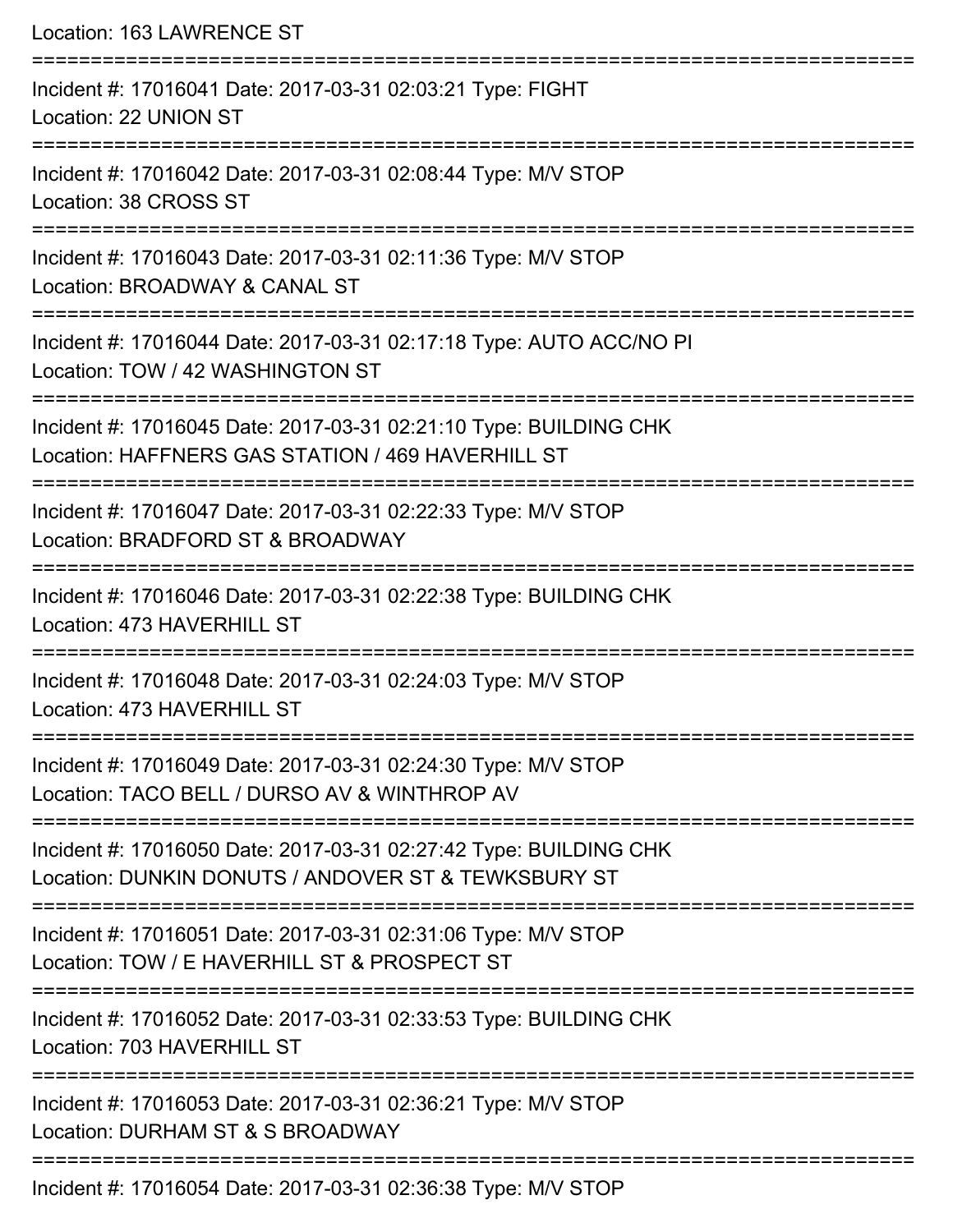| Incident #: 17016055 Date: 2017-03-31 02:42:52 Type: UNKNOWN PROB<br>Location: 192 GARDEN ST                                                            |
|---------------------------------------------------------------------------------------------------------------------------------------------------------|
| Incident #: 17016056 Date: 2017-03-31 03:12:36 Type: ROBBERY ARMED<br>Location: 8 KINGSTON ST                                                           |
| Incident #: 17016057 Date: 2017-03-31 03:39:28 Type: M/V STOP<br>Location: HAMPSHIRE ST & LOWELL ST                                                     |
| Incident #: 17016058 Date: 2017-03-31 03:48:51 Type: BUILDING CHK<br>Location: HAFFNERS GAS STATION / 194 S BROADWAY                                    |
| Incident #: 17016059 Date: 2017-03-31 03:51:09 Type: BUILDING CHK<br>Location: HAFFNERS CAR WASH / PARKER ST & MARKET<br>============================== |
| Incident #: 17016061 Date: 2017-03-31 03:53:52 Type: BUILDING CHK<br>Location: ANDOVER ST & S BROADWAY                                                  |
| Incident #: 17016060 Date: 2017-03-31 03:54:01 Type: ALARM/BURG<br>Location: 140 WEST ST                                                                |
| Incident #: 17016062 Date: 2017-03-31 05:13:31 Type: UNWANTEDGUEST<br>Location: SEVEN ELEVEN / 99 HAMPSHIRE ST                                          |
| Incident #: 17016063 Date: 2017-03-31 05:52:07 Type: UNWANTEDGUEST<br>Location: SEVEN ELEVEN / 370 BROADWAY                                             |
| Incident #: 17016064 Date: 2017-03-31 06:22:58 Type: MAL DAMAGE<br>Location: 639 BROADWAY                                                               |
| Incident #: 17016065 Date: 2017-03-31 06:35:21 Type: ALARM/BURG<br>Location: 52 VINE ST FL 1                                                            |
| Incident #: 17016066 Date: 2017-03-31 06:54:22 Type: M/V STOP<br>Location: S BROADWAY & SHATTUCK ST                                                     |
| Incident #: 17016067 Date: 2017-03-31 07:11:42 Type: M/V STOP<br>Location: ERVING AV & LAWRENCE ST                                                      |
| Incident #: 17016068 Date: 2017-03-31 07:33:12 Type: M/V STOP                                                                                           |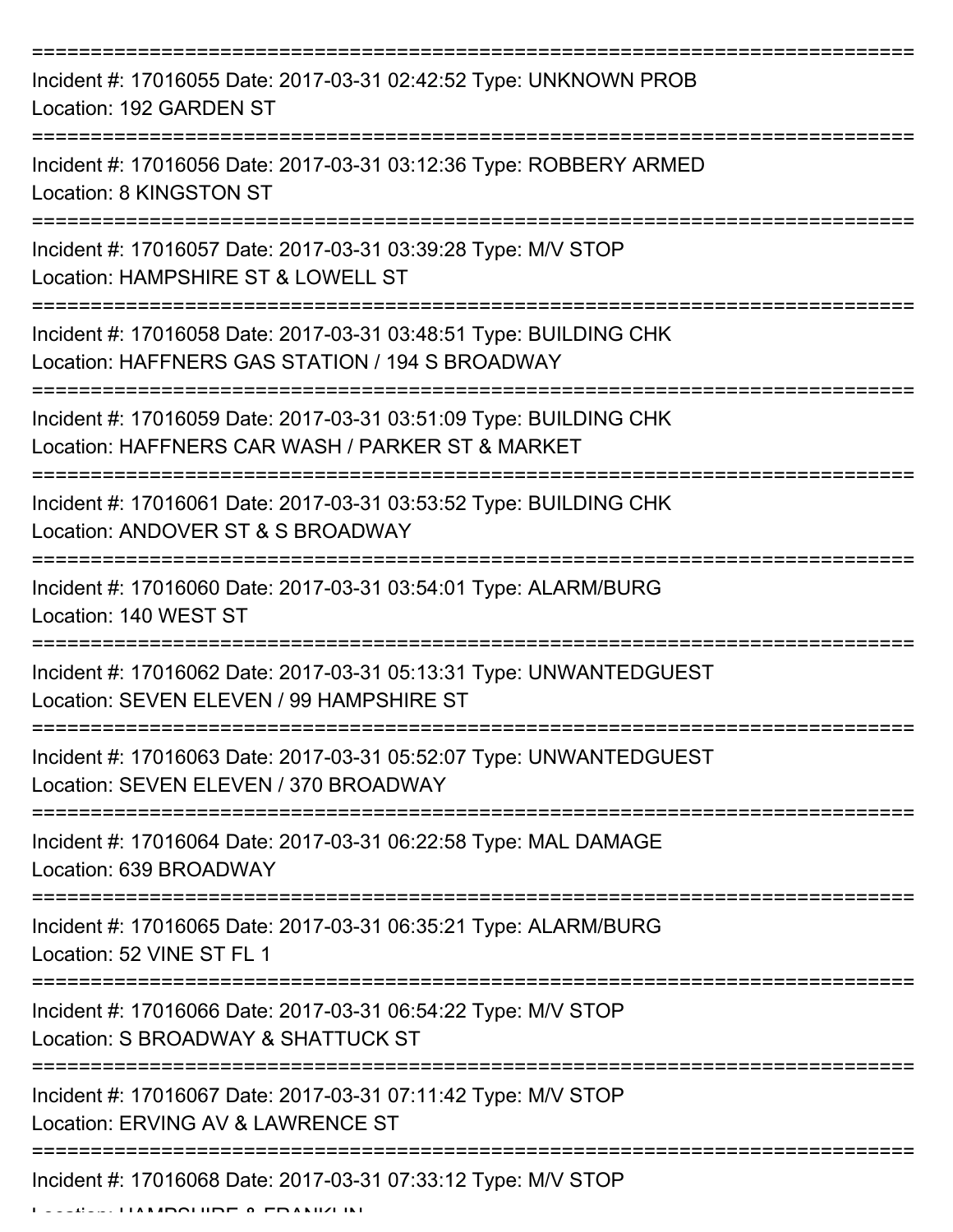| Incident #: 17016069 Date: 2017-03-31 07:36:34 Type: M/V STOP<br>Location: S BROADWAY & SHATTUCK ST                             |
|---------------------------------------------------------------------------------------------------------------------------------|
| Incident #: 17016070 Date: 2017-03-31 07:46:40 Type: INVESTIGATION<br>Location: 133 S BROADWAY                                  |
| Incident #: 17016071 Date: 2017-03-31 08:42:57 Type: SUS PERS/MV<br>Location: PARKER ST & SALEM ST                              |
| Incident #: 17016072 Date: 2017-03-31 08:42:59 Type: M/V STOP<br>Location: TOW / BROOKFIELD ST & DRACUT ST                      |
| Incident #: 17016073 Date: 2017-03-31 09:21:50 Type: AUTO ACC/PI<br>Location: CORNISH ST & KNOX ST                              |
| Incident #: 17016074 Date: 2017-03-31 09:27:24 Type: TOW OF M/V<br>Location: FLORENCE ST & WEST ST                              |
| Incident #: 17016075 Date: 2017-03-31 09:41:15 Type: HIT & RUN M/V<br>Location: BEVEL ST & HAVERHILL ST                         |
| Incident #: 17016076 Date: 2017-03-31 09:45:48 Type: TOW OF M/V<br>Location: COLUMBUS AV & HAVERHILL ST                         |
| Incident #: 17016077 Date: 2017-03-31 09:50:42 Type: TOW OF M/V<br>Location: 33 MONMOUTH ST                                     |
| Incident #: 17016079 Date: 2017-03-31 09:53:18 Type: MISSING PERS<br>Location: 19 WINTER ST                                     |
| Incident #: 17016078 Date: 2017-03-31 09:55:15 Type: ASSSIT OTHER PD<br>Location: LAHEY, THOMAS PATRICK APT.37 / 32 LAWRENCE ST |
| Incident #: 17016080 Date: 2017-03-31 10:01:11 Type: PARK & WALK<br>Location: S UNION ST                                        |
| Incident #: 17016081 Date: 2017-03-31 10:02:03 Type: PARK & WALK<br>Location: 250 BROADWAY                                      |
| Incident #: 17016082 Date: 2017-03-31 10:04:33 Type: LARCENY/MV/PROG                                                            |

Location: 40 CLIMMED CT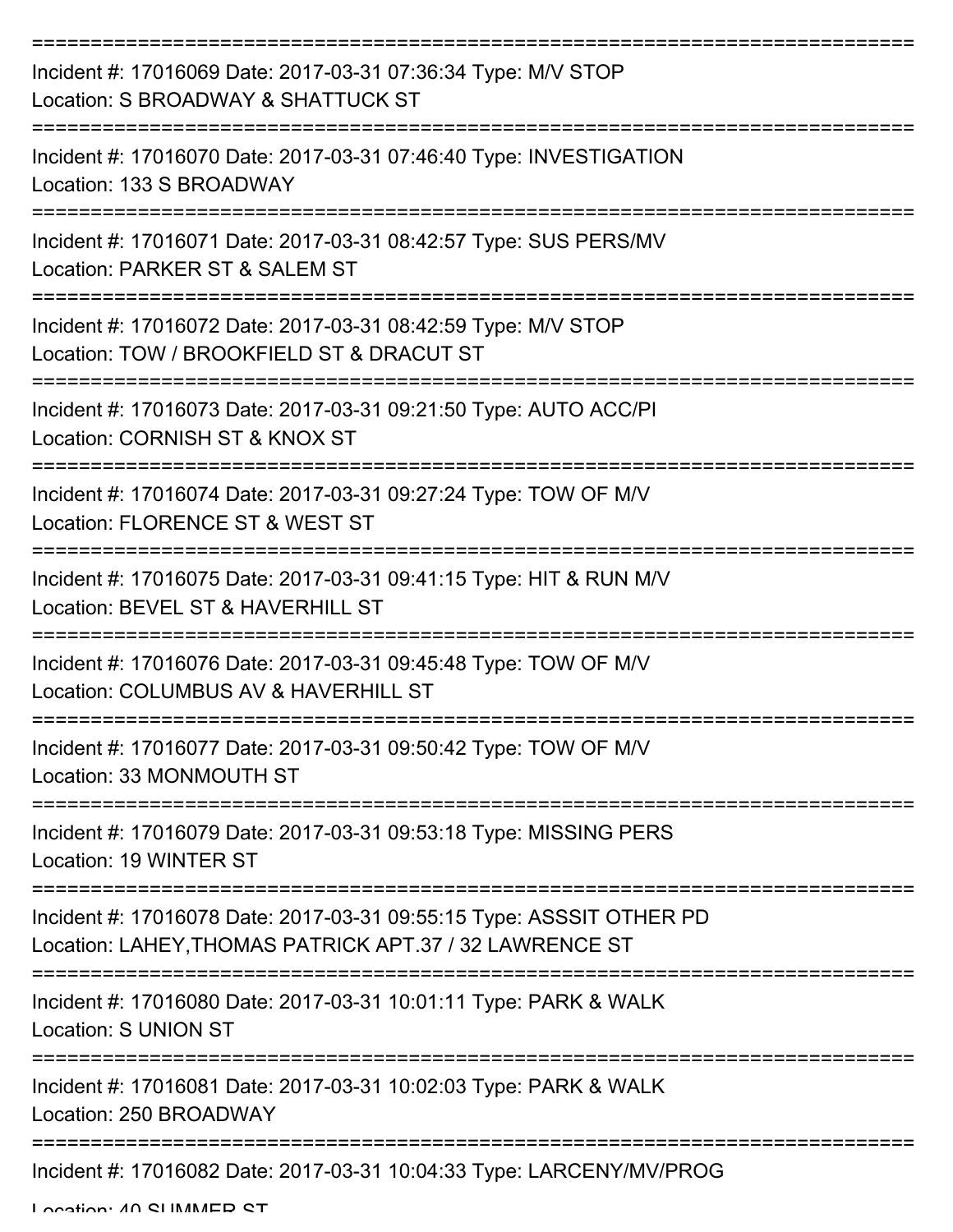| Incident #: 17016083 Date: 2017-03-31 10:09:31 Type: HIT & RUN M/V<br>Location: JACKSON ST & OAK ST                                 |
|-------------------------------------------------------------------------------------------------------------------------------------|
| Incident #: 17016084 Date: 2017-03-31 10:16:21 Type: E911 HANGUP<br>Location: GUILMETTE SCHOOL / 66 BODWELL ST<br>----------------- |
| Incident #: 17016085 Date: 2017-03-31 10:24:07 Type: KEEP PEACE<br>Location: 37 BOWDOIN ST                                          |
| Incident #: 17016086 Date: 2017-03-31 10:26:37 Type: ASSSIT OTHER PD<br>Location: 32 BROOK ST                                       |
| Incident #: 17016087 Date: 2017-03-31 10:26:57 Type: NOTIFICATION<br>Location: 12 DIAMOND ST                                        |
| Incident #: 17016089 Date: 2017-03-31 10:29:45 Type: LARCENY/MV/PAST<br>Location: 286 FARNHAM ST #2                                 |
| Incident #: 17016088 Date: 2017-03-31 10:31:01 Type: TOW OF M/V<br>Location: 139 UNION ST                                           |
| Incident #: 17016090 Date: 2017-03-31 10:33:14 Type: KEEP PEACE<br>Location: 37 BOWDOIN ST                                          |
| Incident #: 17016091 Date: 2017-03-31 10:36:56 Type: 911 HANG UP<br>Location: 60 EXETER ST                                          |
| Incident #: 17016092 Date: 2017-03-31 10:44:53 Type: INVEST CONT<br>Location: LAWRENCE GENERAL HOSPITAL / 1 GENERAL ST              |
| Incident #: 17016093 Date: 2017-03-31 10:54:16 Type: MEDIC SUPPORT<br>Location: 279 HOWARD ST FL 1                                  |
| Incident #: 17016094 Date: 2017-03-31 10:58:47 Type: SEX OFF. PAST<br>Location: 90 LOWELL ST                                        |
| Incident #: 17016095 Date: 2017-03-31 11:05:55 Type: TRESPASSING<br>Location: 205 BROADWAY                                          |
| Incident #: 17016096 Date: 2017-03-31 11:07:43 Type: M/V STOP<br>Location: 500 CANAL ST                                             |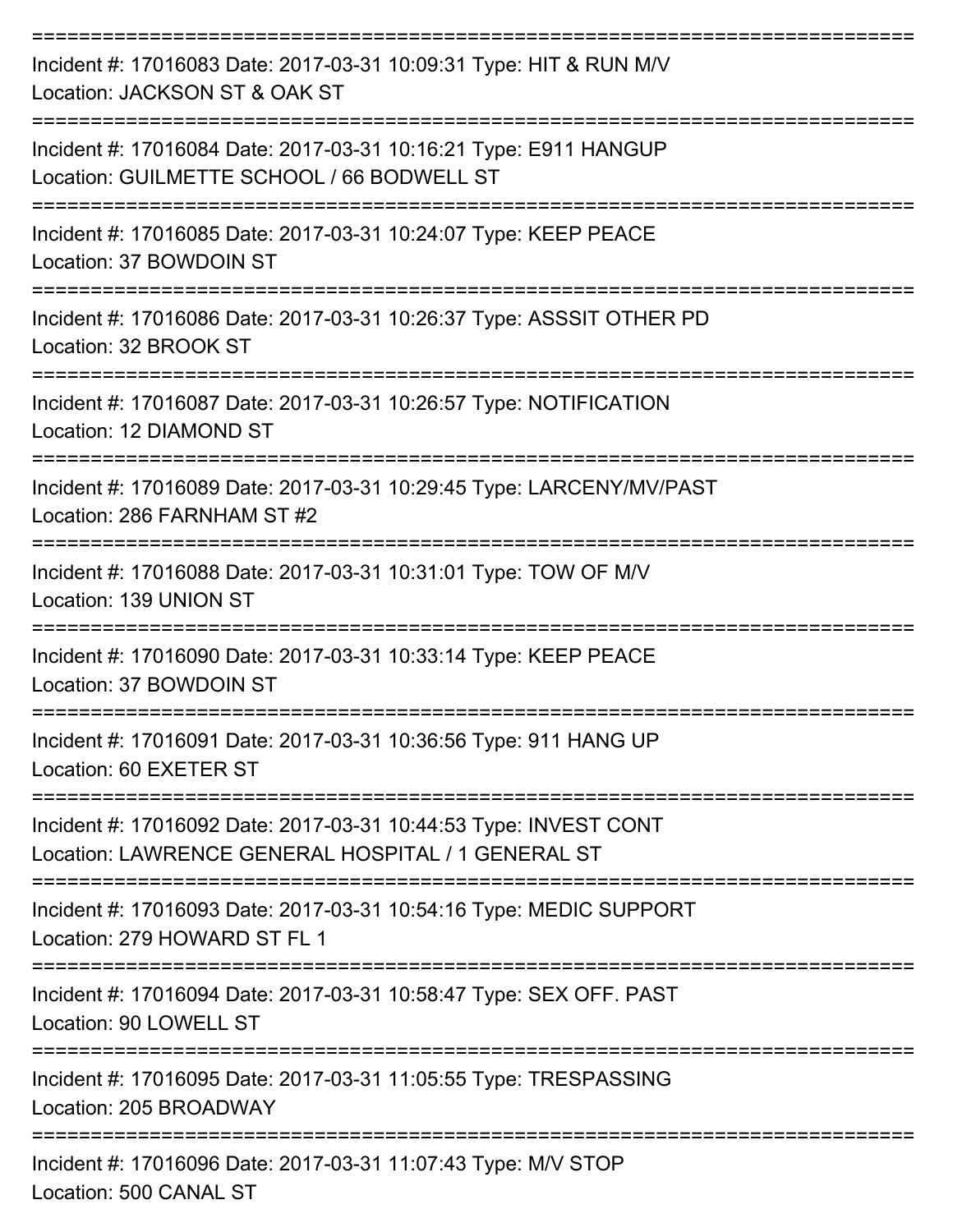| Incident #: 17016097 Date: 2017-03-31 11:10:07 Type: 209A/SERVE<br>Location: 8 JACKSON CT                                       |
|---------------------------------------------------------------------------------------------------------------------------------|
| Incident #: 17016098 Date: 2017-03-31 11:11:43 Type: MISSING PERS<br>Location: 32 WATER ST #3                                   |
| Incident #: 17016100 Date: 2017-03-31 11:14:42 Type: 911 HANG UP<br><b>Location: 11 LAWRENCE ST</b>                             |
| Incident #: 17016099 Date: 2017-03-31 11:15:43 Type: TOW OF M/V<br>Location: MELVIN ST & OXFORD ST<br>------------------------- |
| Incident #: 17016101 Date: 2017-03-31 11:21:37 Type: DOMESTIC/PROG<br>Location: MERRIMACK ST & S UNION ST                       |
| Incident #: 17016102 Date: 2017-03-31 11:26:23 Type: MISSING PERS<br>Location: 101 BEACON AVE                                   |
| Incident #: 17016104 Date: 2017-03-31 11:27:06 Type: SUS PERS/MV<br>Location: HANCOCK ST & SCHOOL ST                            |
| Incident #: 17016103 Date: 2017-03-31 11:29:38 Type: 209A/SERVE<br>Location: 9 HOWE CT                                          |
| Incident #: 17016105 Date: 2017-03-31 11:34:16 Type: VIO 209A<br>Location: 50 COMMON ST                                         |
| Incident #: 17016106 Date: 2017-03-31 11:40:38 Type: 209A/SERVE<br>Location: 181 ARLINGTON ST #10                               |
| Incident #: 17016107 Date: 2017-03-31 11:43:12 Type: PARK & WALK<br>Location: 205 BROADWAY                                      |
| Incident #: 17016108 Date: 2017-03-31 11:46:07 Type: DISTURBANCE<br>Location: 71 N PARISH RD                                    |
| Incident #: 17016109 Date: 2017-03-31 12:00:40 Type: M/V STOP<br>Location: BROADWAY & WATER ST                                  |
| Incident #: 17016111 Date: 2017-03-31 12:08:34 Type: AUTO ACC/NO PI<br>Location: ARLINGTON ST & LAWRENCE ST                     |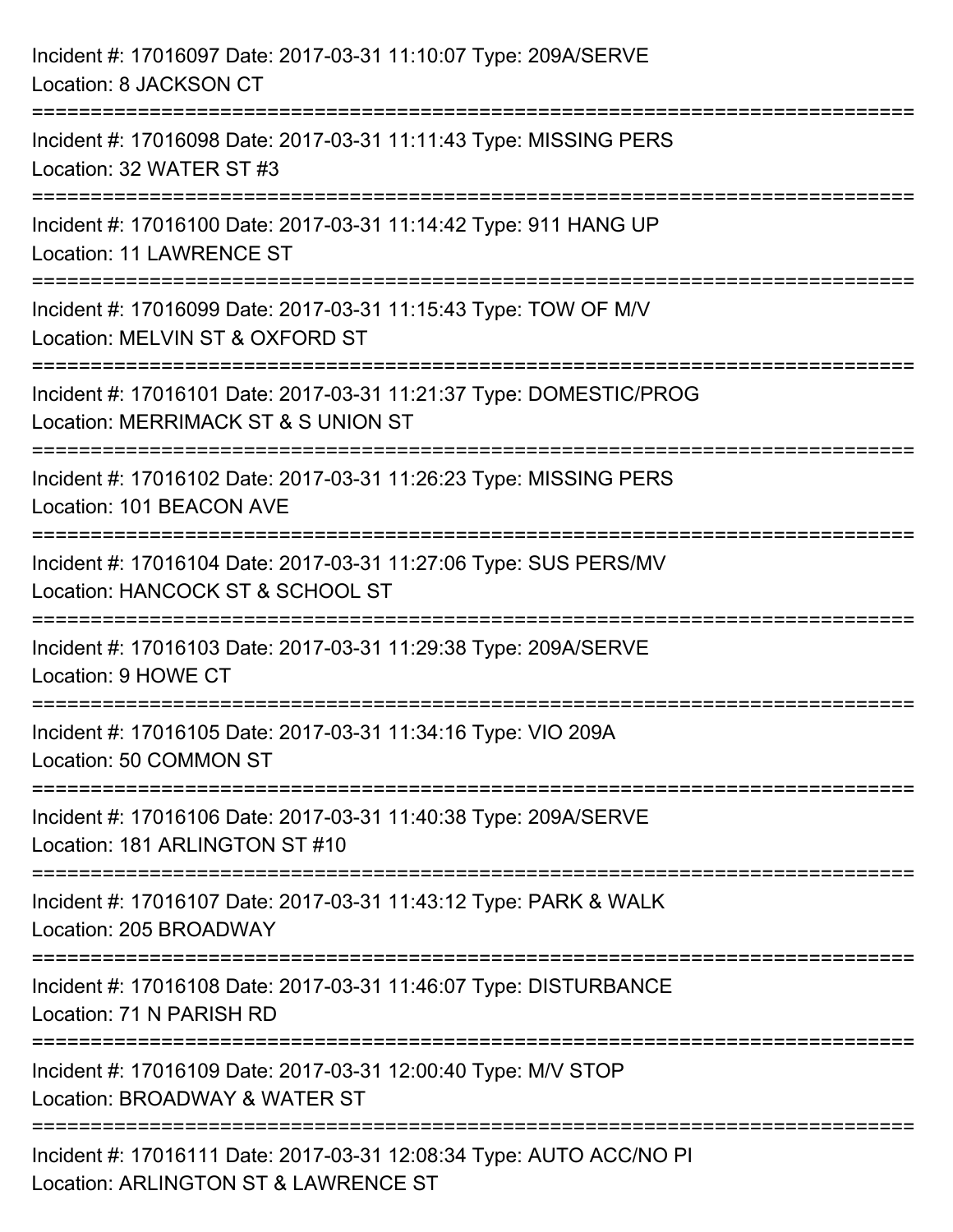| Incident #: 17016110 Date: 2017-03-31 12:09:13 Type: SUS PERS/MV<br>Location: 25 MARSTON ST                                         |
|-------------------------------------------------------------------------------------------------------------------------------------|
| Incident #: 17016112 Date: 2017-03-31 12:28:45 Type: AUTO ACC/NO PI<br>Location: ANDOVER ST & S BROADWAY                            |
| Incident #: 17016113 Date: 2017-03-31 12:40:15 Type: ANIMAL COMPL<br><b>Location: BARKER ST</b>                                     |
| Incident #: 17016114 Date: 2017-03-31 12:44:25 Type: M/V STOP<br>Location: 40 LAWRENCE ST                                           |
| Incident #: 17016115 Date: 2017-03-31 12:58:19 Type: AUTO ACC/NO PI<br><b>Location: WINTHROP AV</b>                                 |
| Incident #: 17016116 Date: 2017-03-31 13:31:13 Type: M/V STOP<br>Location: FALLS BRIDGE / null                                      |
| Incident #: 17016117 Date: 2017-03-31 14:10:10 Type: INVESTIGATION<br>Location: 59 BROOK ST FL 1                                    |
| Incident #: 17016118 Date: 2017-03-31 14:36:38 Type: SHOTS FIRED<br>Location: TONY'S LIQUORS / 113 NEWBURY ST                       |
| Incident #: 17016119 Date: 2017-03-31 14:40:33 Type: DISTURBANCE<br>Location: 46 WASHINGTON ST                                      |
| Incident #: 17016120 Date: 2017-03-31 14:48:29 Type: M/V STOP<br><b>Location: 18 MECHANIC ST</b>                                    |
| Incident #: 17016121 Date: 2017-03-31 15:08:45 Type: 209A/SERVE<br>Location: BOSTON MARKET / 435 WINTHROP AV                        |
| Incident #: 17016122 Date: 2017-03-31 15:12:53 Type: M/V STOP<br><b>Location: LORING ST</b>                                         |
| Incident #: 17016123 Date: 2017-03-31 15:13:12 Type: SUS PERS/MV<br>Location: ESSEX ST & FLORAL ST                                  |
| -----------------<br>Incident #: 17016124 Date: 2017-03-31 15:20:23 Type: MEDIC SUPPORT<br>Location: 439 S UNION ST BLD 2 SUITE 404 |

===========================================================================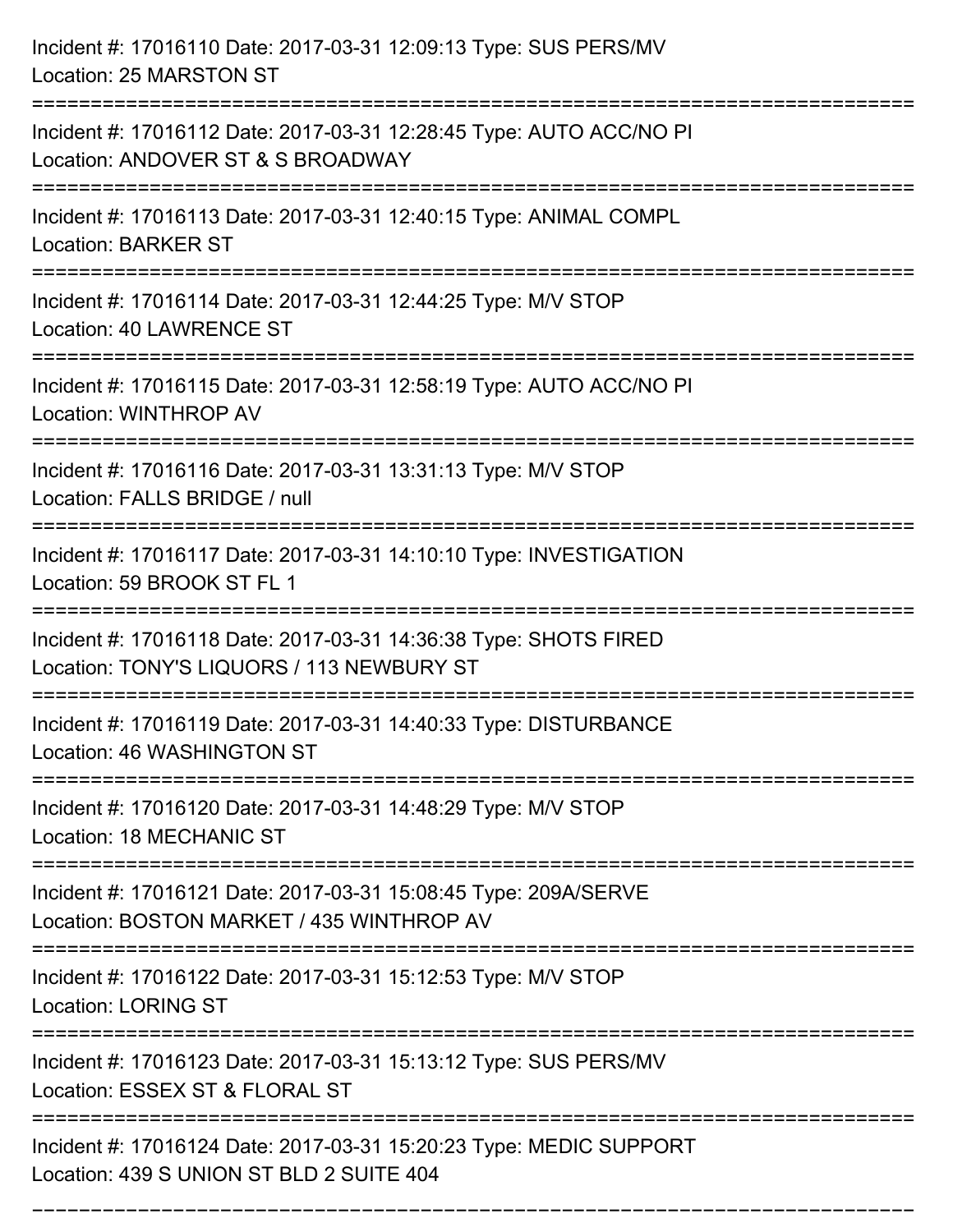| Incident #: 17016125 Date: 2017-03-31 15:22:28 Type: DISTURBANCE<br>Location: 46 WASHINGTON ST FL 2<br>:======================== |
|----------------------------------------------------------------------------------------------------------------------------------|
| Incident #: 17016126 Date: 2017-03-31 15:24:08 Type: M/V STOP<br>Location: BROADWAY & LOWELL ST                                  |
| Incident #: 17016127 Date: 2017-03-31 15:26:27 Type: M/V STOP<br>Location: 37 MYRTLE ST                                          |
| Incident #: 17016128 Date: 2017-03-31 15:41:37 Type: A&B PAST<br>Location: 168 NEWBURY ST                                        |
| Incident #: 17016129 Date: 2017-03-31 15:57:39 Type: INVESTIGATION<br>Location: LEONARD SCHOOL / 60 ALLEN ST                     |
| Incident #: 17016130 Date: 2017-03-31 16:02:03 Type: MEDIC SUPPORT<br>Location: 11 SUMMER ST FL 4<br>:===================        |
| Incident #: 17016131 Date: 2017-03-31 16:12:25 Type: B&E/PAST<br>Location: 115 MARKET ST #2<br>--------------------------------- |
| Incident #: 17016132 Date: 2017-03-31 16:22:24 Type: AUTO ACC/NO PI<br>Location: 71 WINTHROP AV                                  |
| Incident #: 17016133 Date: 2017-03-31 16:33:01 Type: ANIMAL COMPL<br>Location: 15 SMITH ST                                       |
| Incident #: 17016134 Date: 2017-03-31 16:41:21 Type: ASSSIT OTHER PD<br>Location: WARD SIX CLUB / 57 SPRINGFIELD ST              |
| Incident #: 17016135 Date: 2017-03-31 17:05:39 Type: WARRANT SERVE<br>Location: 41 BERKELEY ST #33                               |
| Incident #: 17016136 Date: 2017-03-31 17:13:29 Type: MV/BLOCKING<br>Location: COR UNUM MEAL CENTER / CARVER ST.                  |
| Incident #: 17016137 Date: 2017-03-31 17:20:48 Type: UNWANTEDGUEST<br>Location: 83 WEST ST FL 3                                  |
| Incident #: 17016138 Date: 2017-03-31 17:24:00 Type: ALARM/BURG<br>Location: 85 BLANCHARD ST                                     |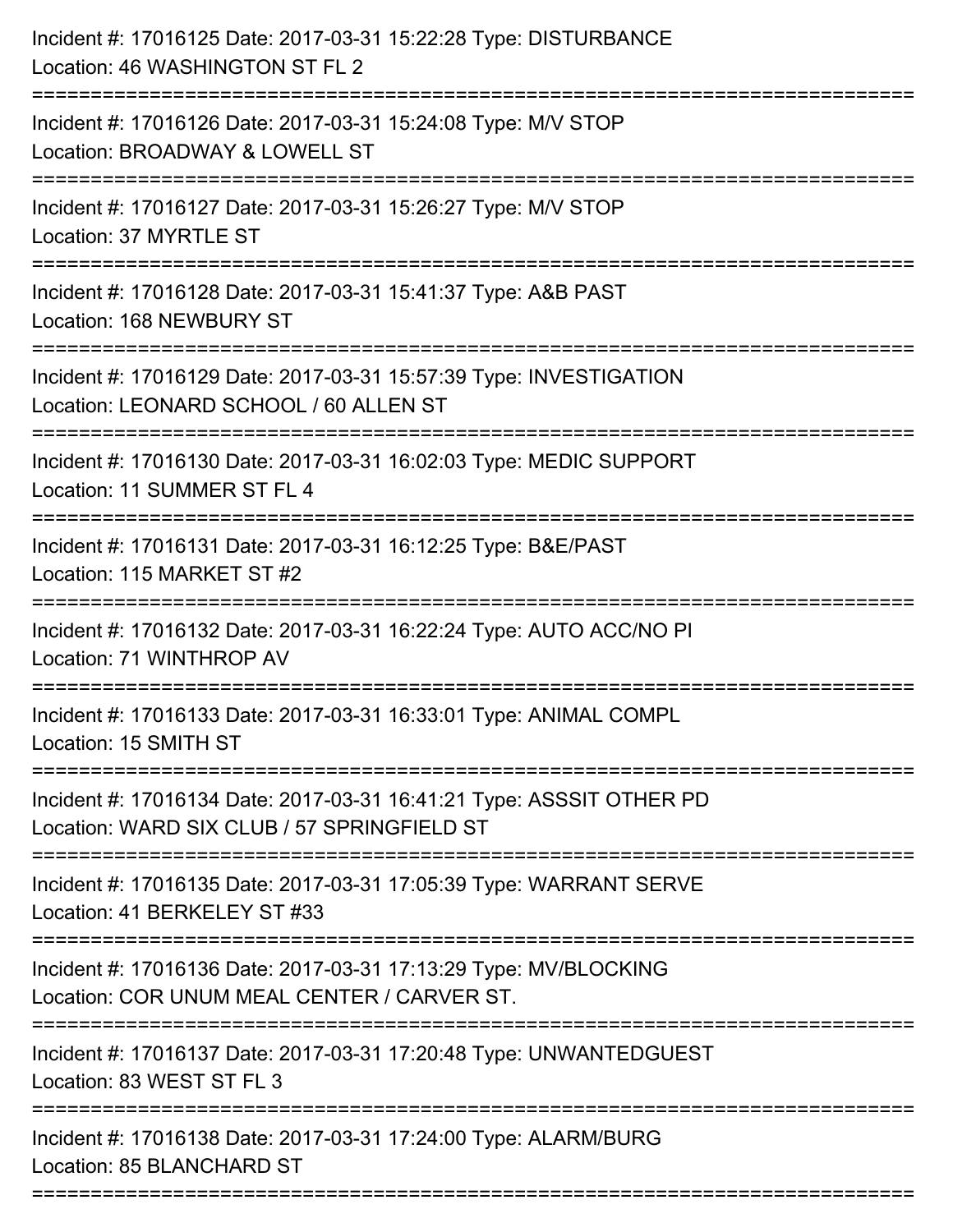Location: 518 HAVERHILL ST FL 2

=========================================================================== Incident #: 17016140 Date: 2017-03-31 17:37:19 Type: HIT & RUN M/V Location: 20 HAMPTON ST =========================================================================== Incident #: 17016141 Date: 2017-03-31 17:41:32 Type: LARCENY/PAST Location: 73 WINTHROP AV =========================================================================== Incident #: 17016142 Date: 2017-03-31 17:49:02 Type: SUS PERS/MV Location: 243 S BROADWAY =========================================================================== Incident #: 17016143 Date: 2017-03-31 17:55:10 Type: DISTURBANCE Location: BROADWAY MINI-MART / 9 BROADWAY =========================================================================== Incident #: 17016144 Date: 2017-03-31 18:06:35 Type: HIT & RUN M/V Location: 20 HAMPTON ST =========================================================================== Incident #: 17016145 Date: 2017-03-31 18:13:04 Type: TRESPASSING Location: 50 BROADWAY =========================================================================== Incident #: 17016146 Date: 2017-03-31 18:14:39 Type: MISSING PERS Location: 101 BEACON AV =========================================================================== Incident #: 17016147 Date: 2017-03-31 18:23:31 Type: RECOV/STOL/MV Location: 39 BASSWOOD ST =========================================================================== Incident #: 17016148 Date: 2017-03-31 18:26:23 Type: MEDIC SUPPORT Location: 248 BROADWAY #310 =========================================================================== Incident #: 17016149 Date: 2017-03-31 18:40:04 Type: UNWANTEDGUEST Location: MCDONALDS / 50 BROADWAY =========================================================================== Incident #: 17016150 Date: 2017-03-31 19:05:47 Type: M/V STOP Location: 39 HAMPSHIRE ST =========================================================================== Incident #: 17016152 Date: 2017-03-31 19:08:31 Type: ALARM/BURG Location: AVILA PLUMBING + HEATING CONT / 112 CROSS ST =========================================================================== Incident #: 17016151 Date: 2017-03-31 19:08:34 Type: M/V STOP Location: FRONT ST & S BROADWAY ===========================================================================

Incident #: 17016153 Date: 2017 03 31 19:12:43 Type: THREATS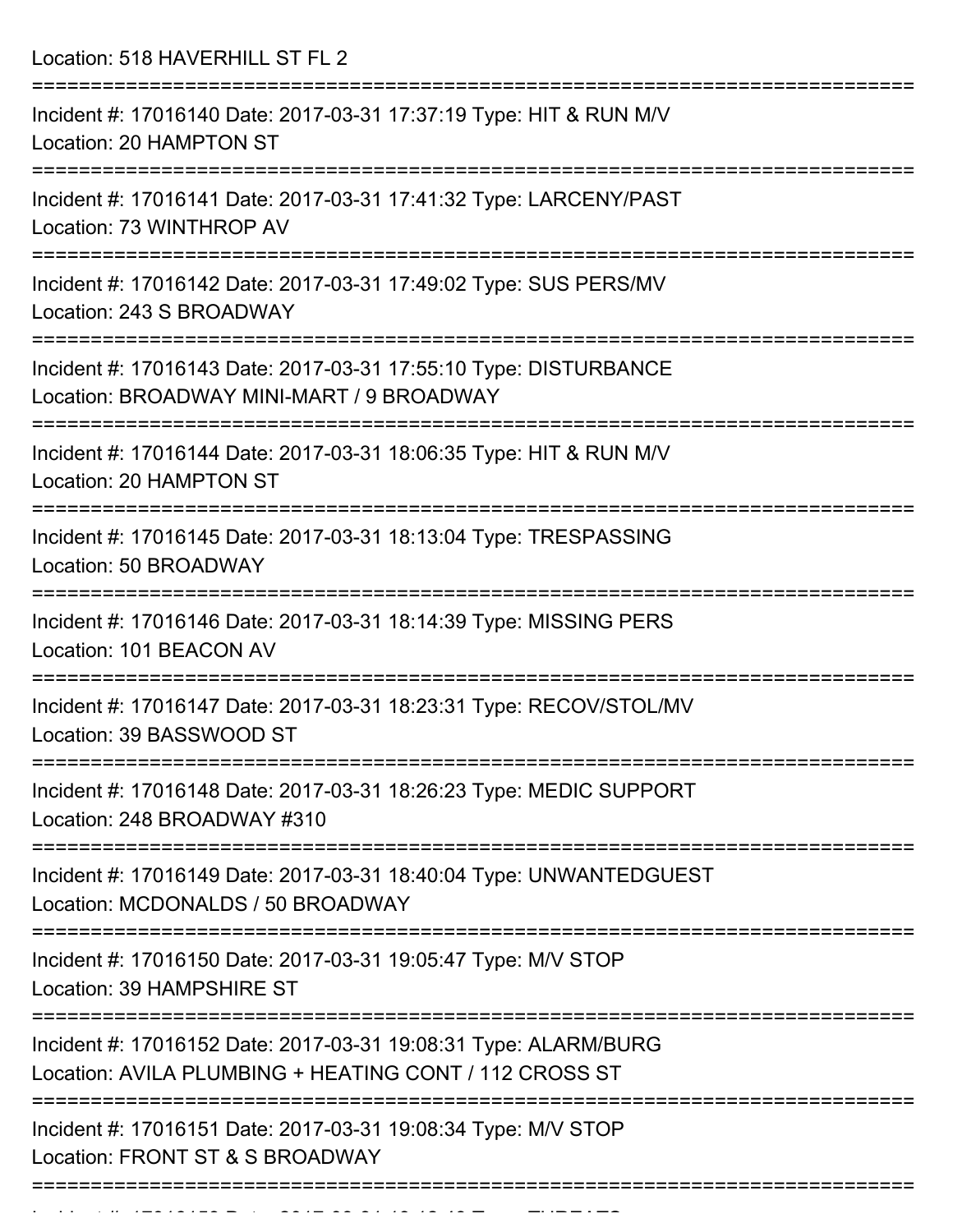| Location: 17 THORNTON AV<br>--------------------------------                                                    |
|-----------------------------------------------------------------------------------------------------------------|
| Incident #: 17016154 Date: 2017-03-31 19:14:54 Type: INVESTIGATION<br>Location: 90 LOWELL ST                    |
| Incident #: 17016155 Date: 2017-03-31 19:15:34 Type: LARCENY/PAST<br>Location: 435 WINTHROP AV                  |
| Incident #: 17016156 Date: 2017-03-31 19:18:45 Type: SUS PERS/MV<br>Location: 50 BROADWAY                       |
| Incident #: 17016157 Date: 2017-03-31 19:33:33 Type: AUTO ACC/UNK PI<br>Location: 15 FOXCROFT ST                |
| Incident #: 17016158 Date: 2017-03-31 19:36:16 Type: AUTO ACC/UNK PI<br>Location: 20 SPRINGFIELD ST             |
| Incident #: 17016159 Date: 2017-03-31 19:48:35 Type: CK WELL BEING<br>Location: COMMONWEALTH DR & MARSTON ST    |
| Incident #: 17016160 Date: 2017-03-31 20:02:41 Type: NOISE ORD<br>Location: 128 BOWDOIN ST                      |
| Incident #: 17016161 Date: 2017-03-31 20:04:23 Type: AUTO ACC/UNK PI<br>Location: 296 AMES ST                   |
| Incident #: 17016162 Date: 2017-03-31 20:15:08 Type: DISTURBANCE<br>Location: 13 KENDALL ST FL 3                |
| Incident #: 17016163 Date: 2017-03-31 20:22:24 Type: DOMESTIC/PAST<br>Location: 16 WENDELL ST FL 3              |
| Incident #: 17016164 Date: 2017-03-31 20:27:09 Type: AUTO ACC/NO PI<br>Location: TD BANKNORTH MA / 450 ESSEX ST |
| Incident #: 17016165 Date: 2017-03-31 20:27:51 Type: AUTO ACC/PI<br>Location: RESERVOIR ST & DPW BUILDING       |
| Incident #: 17016166 Date: 2017-03-31 20:29:37 Type: NOISE ORD<br>Location: 274 E HAVERHILL ST #11              |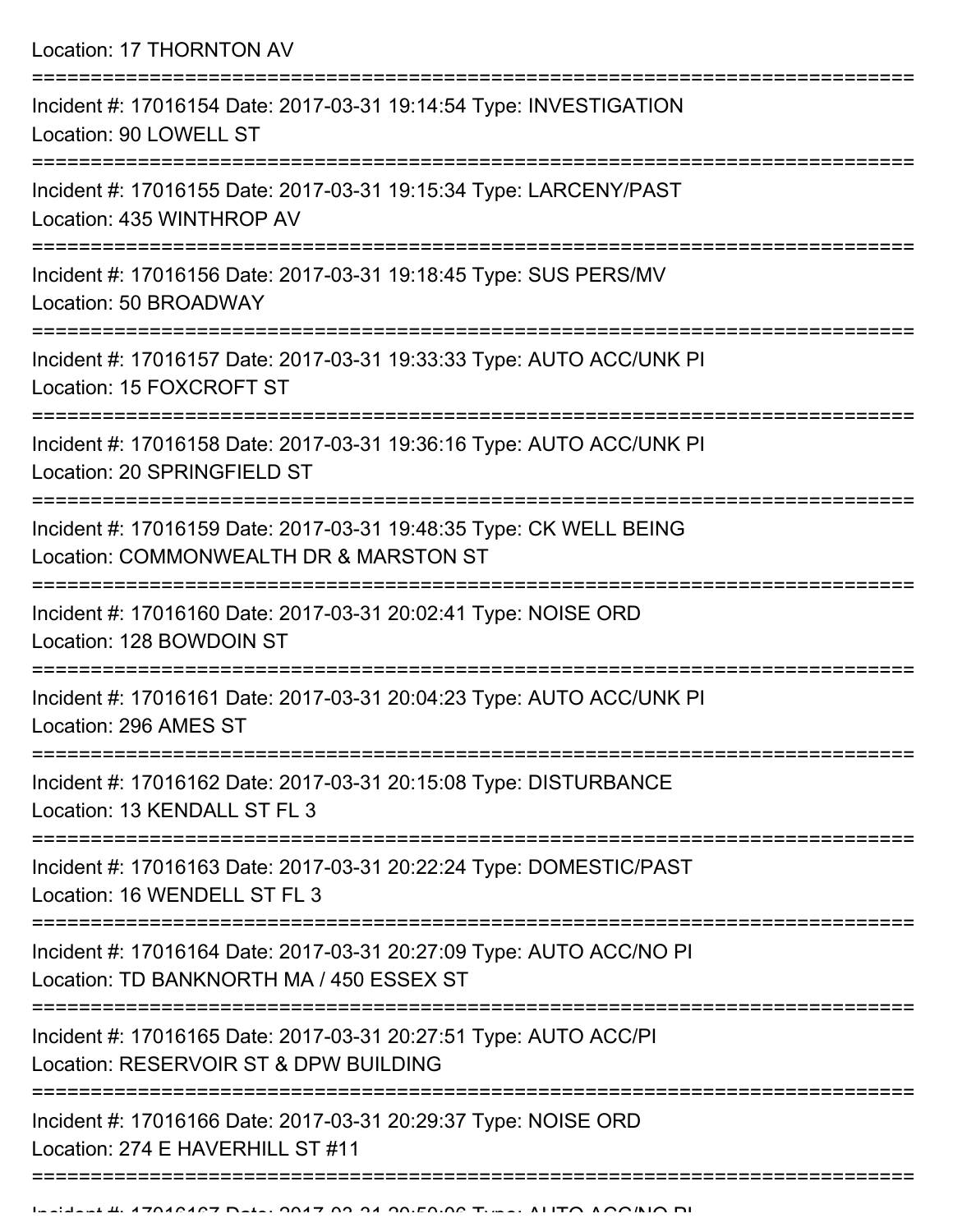| Location: 189 LAWRENCE ST                                                                                                   |
|-----------------------------------------------------------------------------------------------------------------------------|
| Incident #: 17016168 Date: 2017-03-31 20:52:02 Type: MISSING PERS<br>Location: 229 BRUCE ST                                 |
| Incident #: 17016169 Date: 2017-03-31 20:55:54 Type: INVEST CONT<br>Location: 73 WINTHROP AV                                |
| Incident #: 17016170 Date: 2017-03-31 20:59:51 Type: B&E/PROG<br>Location: 90 MARSTON ST                                    |
| Incident #: 17016171 Date: 2017-03-31 21:02:34 Type: ROBBERY ARMED<br>Location: 11 MONTGOMERY ST                            |
| Incident #: 17016172 Date: 2017-03-31 21:52:07 Type: TOW OF M/V<br>Location: TRES[ASS / 2 INMAN ST                          |
| Incident #: 17016173 Date: 2017-03-31 21:58:44 Type: NOTIFICATION<br>Location: 148 MT VERNON ST                             |
| Incident #: 17016174 Date: 2017-03-31 22:08:28 Type: UNWANTEDGUEST<br>Location: 118 JACKSON ST                              |
| Incident #: 17016175 Date: 2017-03-31 22:08:51 Type: TRESPASSING<br>Location: 109 GARDEN ST                                 |
| Incident #: 17016176 Date: 2017-03-31 22:09:59 Type: AUTO ACC/NO PI<br>Location: 73 RAILROAD ST                             |
| Incident #: 17016177 Date: 2017-03-31 22:17:52 Type: M/V STOP<br>Location: 121 MT VERNON ST                                 |
| Incident #: 17016178 Date: 2017-03-31 22:18:25 Type: STOL/MV/PAS<br>Location: 13 PROVIDENCE ST #3                           |
| ----------------------------<br>Incident #: 17016179 Date: 2017-03-31 23:32:44 Type: NOISE ORD<br>Location: 47 JEFFERSON ST |
| Incident #: 17016180 Date: 2017-03-31 23:47:50 Type: SUS PERS/MV<br>Location: 109 GARDEN ST                                 |

Incident #: 17016181 Date: 2017-03-31 23:50:25 Type: M/V STOP